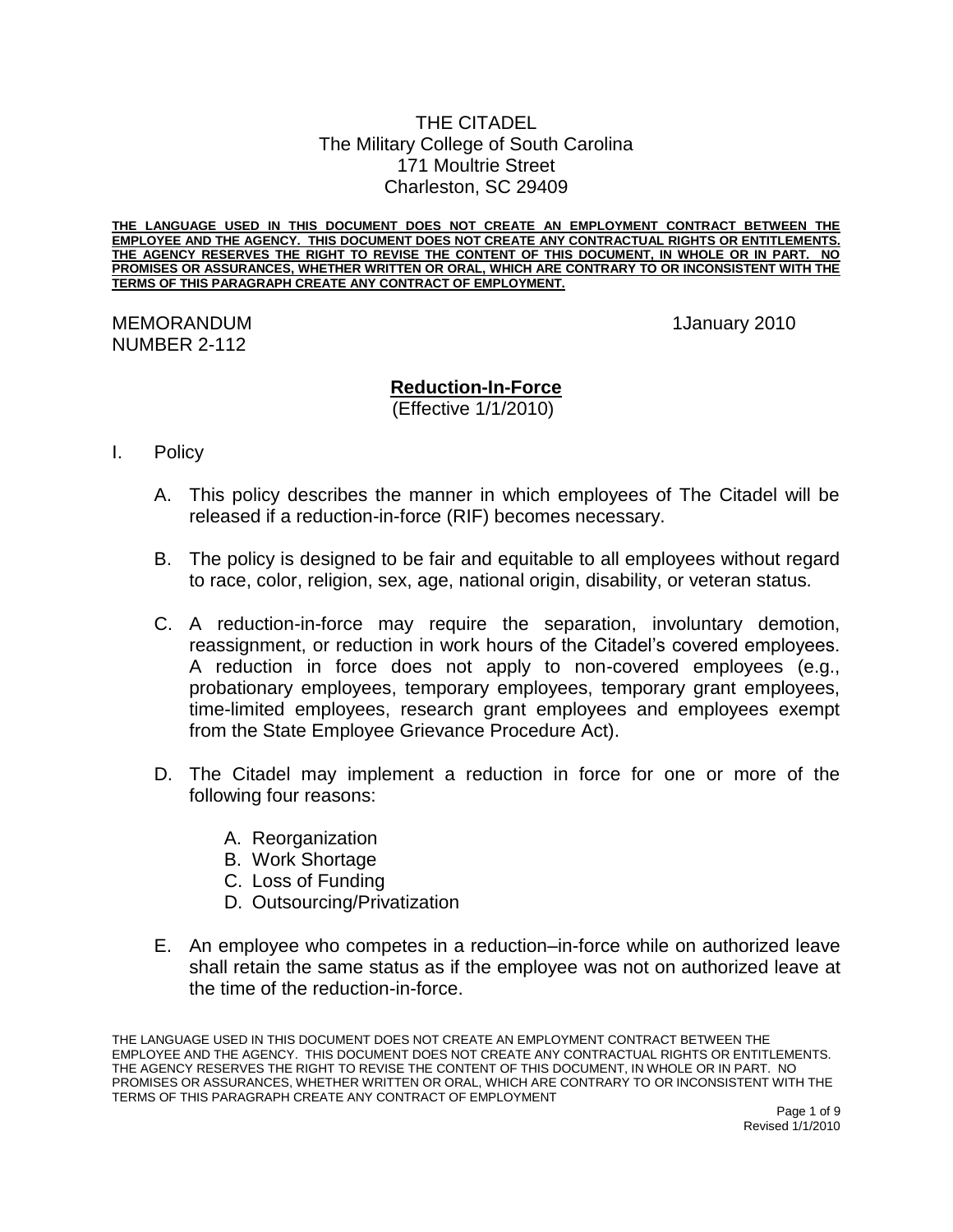II. Management Decisions

The Citadel shall determine the following items prior to developing the reduction in force plan:

- A. What is the reason(s) for the reduction in force;
- B. What area(s) of the agency are to be impacted by the reduction in force [Competitive Area(s)]
- C. What state class title(s) within the competitive area(s) are to be affected [Competitive Group(s)]
- D. How many positions in each state class title(s) are to be eliminated.
- III. Competitive Areas
	- A. The appointing authority will define the area within which the mechanics of the reduction-in-force procedure are to apply. This area may be the entire College, a department, a unit, or a geographical location. The President may establish a more restricted area where the staff in that area is separately organized and clearly distinguishable from the staff in other areas and where interchange of employees of the class involved would not be practical.
- IV. Competitive Groups

A. Within a competitive area, competition will be among all employees holding

positions in the specified competitive class(es). If the reduction-in-force is to apply to more than one class, each class will be treated separately, except where reductions are to be made in a class of positions which is one of a series of related classes (i.e., Administrative Specialist I, Administrative Specialist II, Administrative Assistant) or in state class titles that are part of the Citadel's customary career path (i.e., Administrative Assistant, Communications Coordinator, Program Coordinator II, Program Manager I). .

V. Position Identification

The Citadel shall identify the position(s) within the competitive area(s) and competitive group(s) by identifying the following information:

A. State Class Title B. State Class Code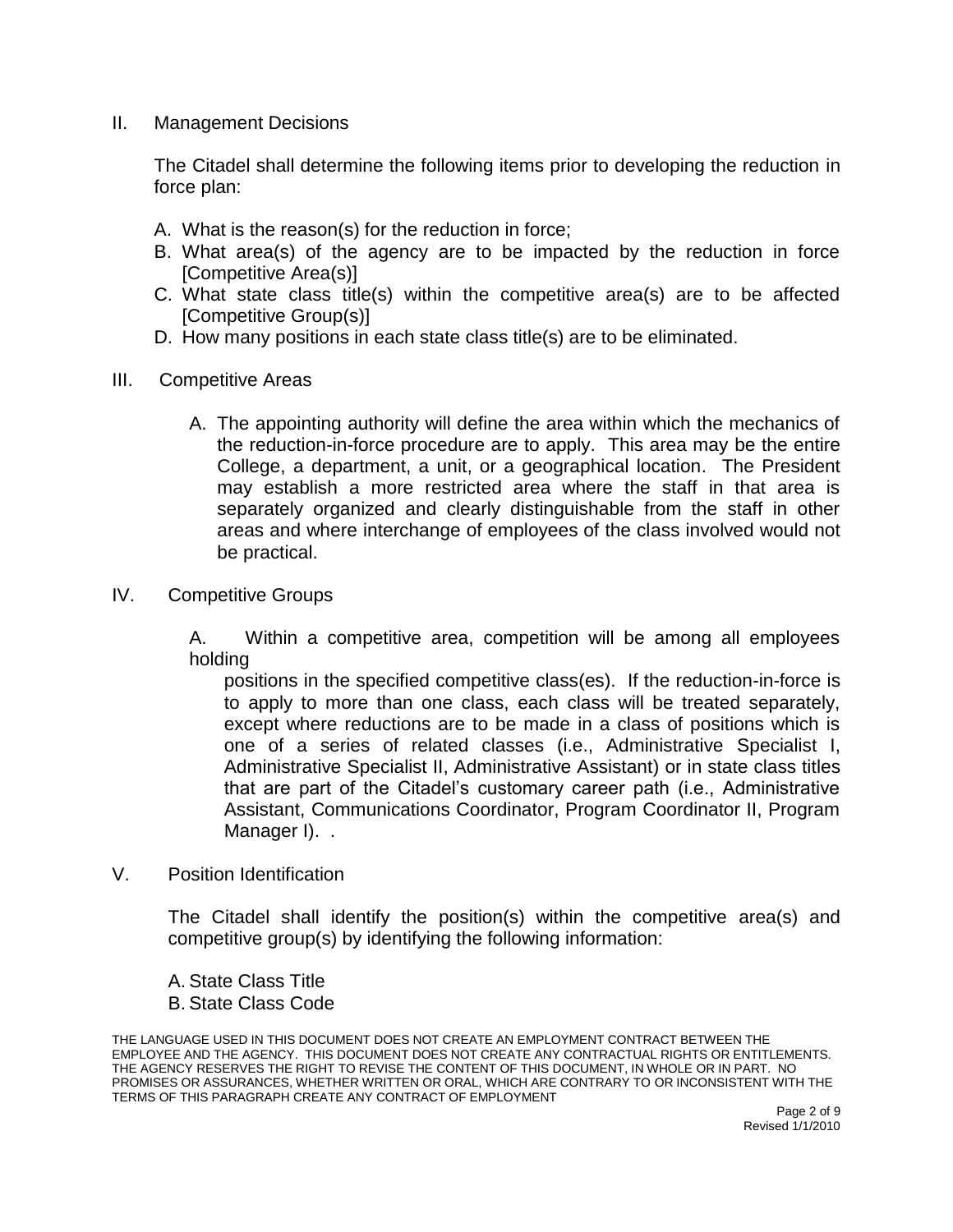- C.State Band Level
- D.Total number of positions in the state class title within the competitive area; and
- E. Total number of positions in the state class title within the competitive area to be

eliminated.

VI. Retention Points

The Citadel shall calculate retention points for covered employees in the competitive area(s) and competitive group(s) to be used in determining which covered employees are to be involuntarily demoted, reassigned, have reduced hours, or separated. Retention points will be based on the total scores of annual performance appraisals for the preceding two years and the length of continuous service with the State. The sum of retention points for performance and the points for length of service will constitute the total number of retention points for an employee with one exception. See item C, below.

A. Performance Appraisal Points

For the purpose of establishing a total score for annual performance ratings which will be used in computing total retention points, the following numerical values will be assigned. The table below is used for those employees receiving evaluations prior to the effective date of this policy.

| <b>Substantially Exceeds Performance Ratings</b> | -3           |   |
|--------------------------------------------------|--------------|---|
| <b>Exceeds Performance Ratings</b>               |              | 2 |
| <b>Meets Performance Ratings</b>                 |              |   |
| <b>Below Performance Ratings</b>                 | $\mathbf{I}$ |   |

Any evaluations completed after the effective date of this policy, will use the following values:

| Exceptional  |  |
|--------------|--|
| Successful   |  |
| Unsuccessful |  |

The point values for each rating will be computed using the rating scale that was in place at the time of the specific EPMS evaluation.

The Agency will recognize the performance ratings as follows for current state employees transferring to this agency for reviews conducted on or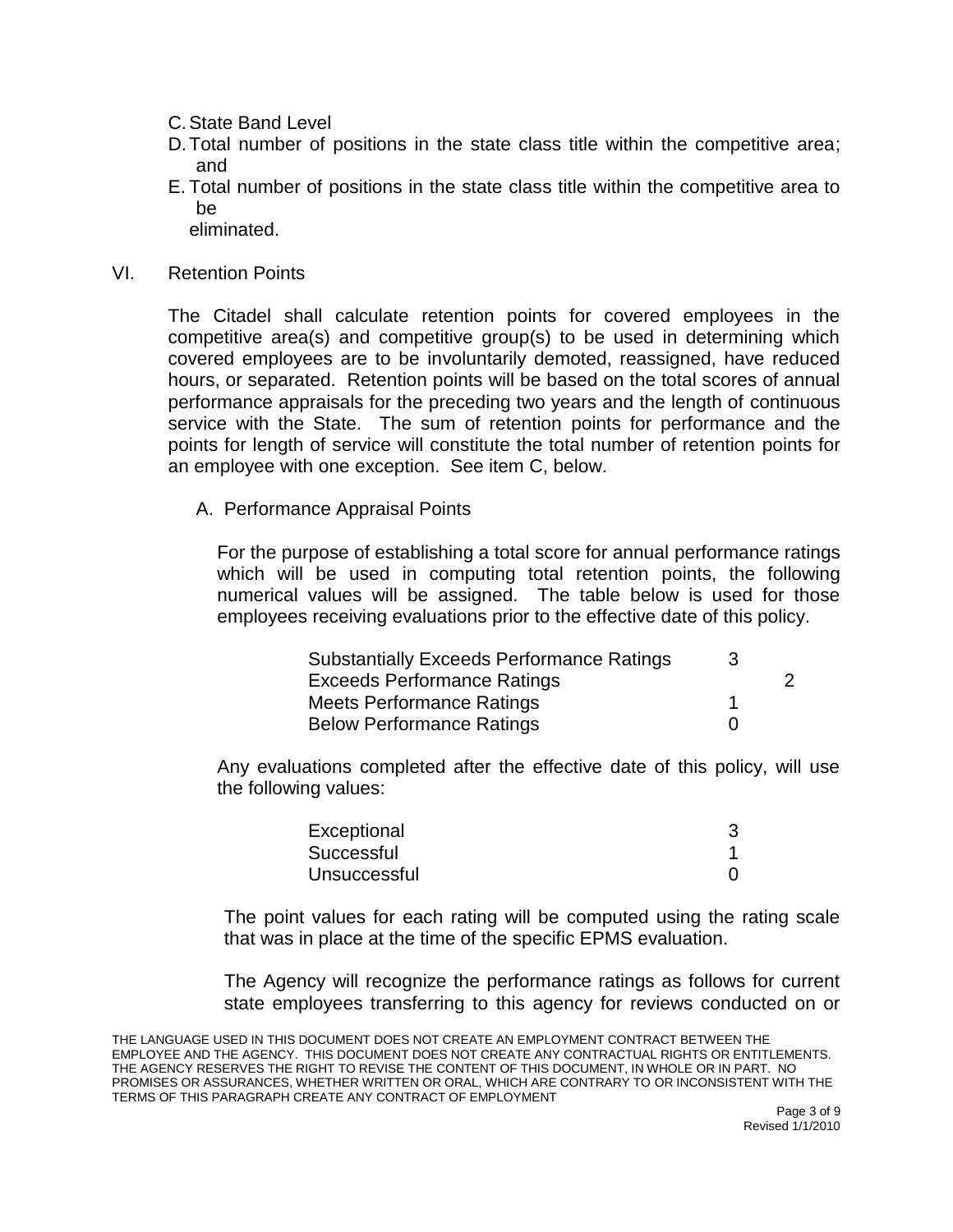after the effective date of this policy: "Substantially Exceeds Requirements" and "Exceed Requirements" as "Exceptional," "Meets Performance Requirements" as "Successful," and "Below Performance Requirements" as "Unsuccessful."

For any year in which the employee does not receive an actual evaluation with a rating, the employee will receive a Successful rating for that year; however, if in the previous year, the employee received a higher than Successful rating the employee will receive the points for the higher rating.

B. Continuous State Service Points

Covered employees will receive one retention point for each year of continuous state service after completion of a 12-month probationary period. After the one year probationary period, six months or more will be considered as one year; less than six months will disregarded.

C.Exception to Procedure for Retention Point Calculation

If every position in the competitive area is being eliminated, the Citadel is not required to calculate retention points. For positions reestablished within one year of the RIF, in the same competitive area and in the same state class title, the Citadel will calculate retention points at the time of recall or reinstatement. The Citadel will calculate retention points using continuous state service and performance appraisal points based on the effective date of the reduction in force.

D.Additional Retention Credits

When a covered employee is bumped from a position with a higher pay band in a state class title series or the Citadel's established normal career path of state class titles to compete with others for a position in a lower pay band, covered employees will receive an additional two (2) retention points. Bumping rights are provided only downward. Under no circumstances can an employee gain from a reduction-in-force.

E. Retention of Necessary Qualifications

No employee with a lower number of retention points will be retained in preference to another employee in the competitive area(s) and group(s) who is higher in the order of reduction-in-force, except under the following conditions: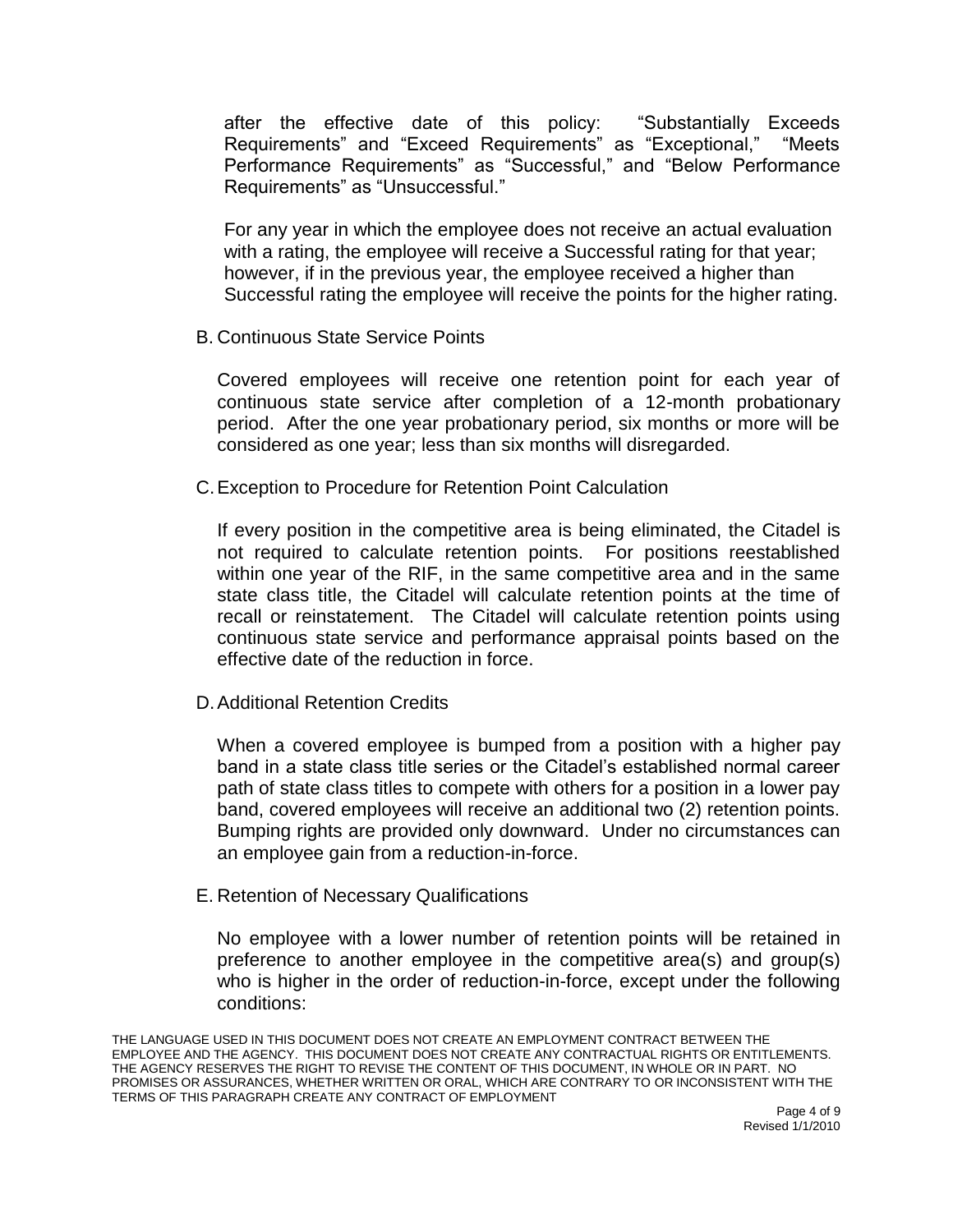If an employee is competing for a position that is not being eliminated and the Citadel asserts that an employee with higher retention points who has rights to be placed in that position cannot satisfactorily perform the duties of the position within a reasonable training period, the employee with lower retention points may be retained in preference to the employee with higher retention points. The Citadel may determine that the employee with higher retention points will not be able within a reasonable training period to satisfactory perform the duties of the job based on the lack of knowledge, abilities, skills, supervisory status or necessary experience.

When a Retention of Necessary Qualifications is used in a reduction in force plan, justification for this retention must be documented and approved by the Citadel prior to submitting the reduction in force plan to the Budget and Control Board's Office of Human Resources for review and approval for procedural correctness. The Citadel should retain documentation to support any retentions made on this basis.

- VII. Sequence of Reduction-In-Force
	- A. The order of the reduction-in-force of permanent employees in each class will be governed solely by the accumulation of total retention points.
	- B. If two or more employees affected by a reduction-in-force have the same number of retention points for a position in the order of reduction-in-force, the employment date with The Citadel will determine the order of the reduction in force. The covered employee with earlier agency hire date will be retained. If after using the agency hire date to determine the order of affected employees a tie still exists; the agency will place the names of those employees with whom the tie exists in a hat. The name(s) drawn from the hat will be
- VIII. Reduction-In-Force Plan

retained.

- A. Prior to the implementation of a reduction-in-force, the Director of Human Resources will develop and review a reduction-in-force plan to ensure that it includes the following:
	- 1. The reason for the reduction in force.
	- 2. Identification of competitive area(s).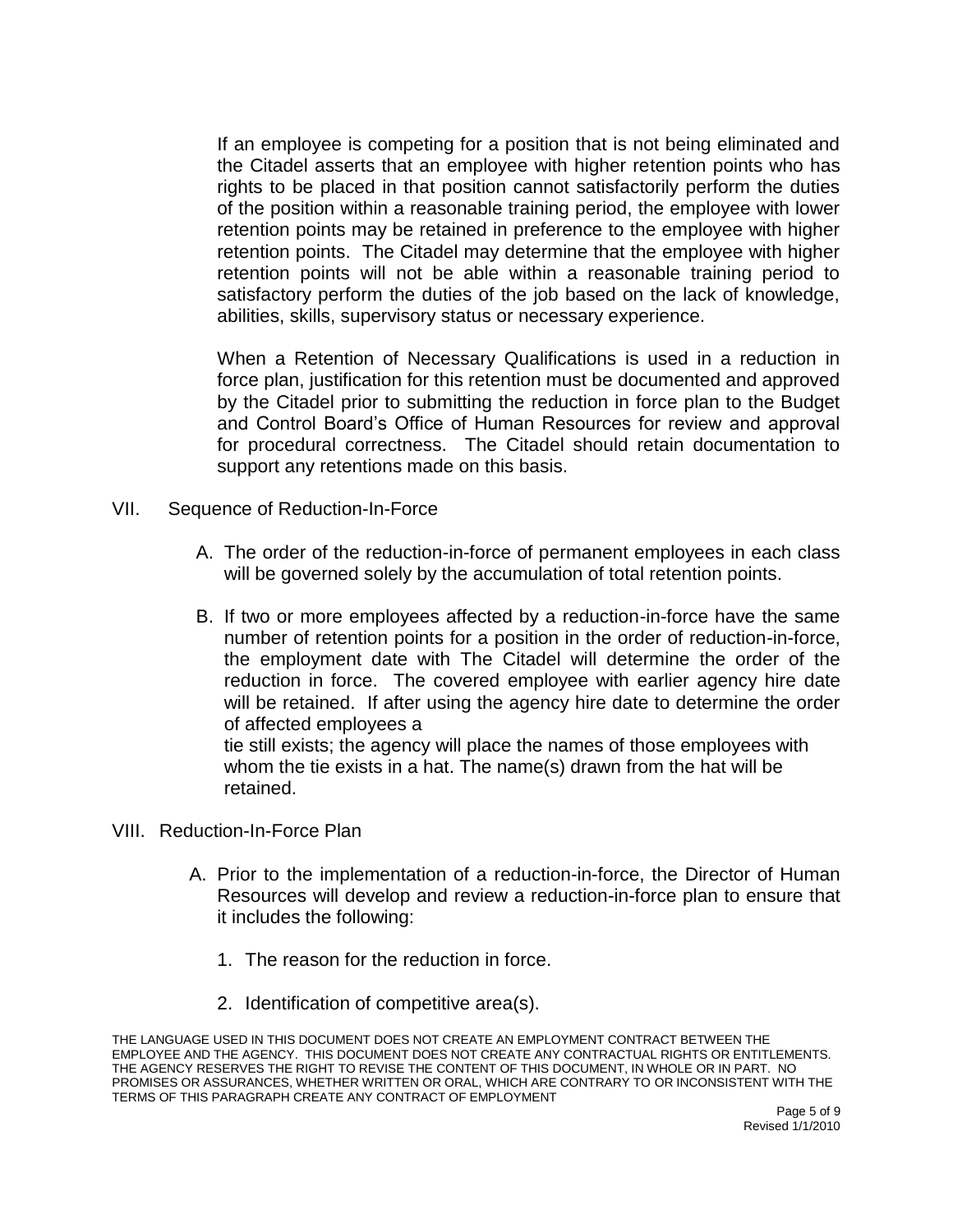- 3. Identification of competitive group(s) or class(es).
- 4. The number of position(s) to be eliminated in each competitive class.
- 5. The proposed list of employees, in order of retention points, in the competitive area(s) and competitive group(s) including:
	- a. Name
	- b. Age, Race, and Gender of all employees within the competitive group
	- c. Retention Points
- 6. Justification of any retention of necessary qualifications listed in this policy.
- 7. The efforts that will be made to assist employees affected by the reduction in force.
- IX. Approval Process
	- A. Once the reduction in force plan has been completed, The Citadel shall submit the following information to the State Office of Human Resources for review and approval for procedural correctness:

The reduction in force plan as outlined in Section VIII;

- a. An organizational chart including each position (designated with the state class title and incumbent's name) within the competitive areas.
- b. A copy of the Citadel's reduction in force policy
- c. A sample letter to employees affected by the reduction in force including information as outlined in Section VIII, along with:
	- 1. A list of the employee's recall and reinstatement rights;
	- 2. The Citadel's procedure for the recall of an employee; and
	- 3. The employee's grievance rights.
- B. Written notice will be given to the employees affected by the reduction in force plan from the Director of Human Resources, before any action is taken.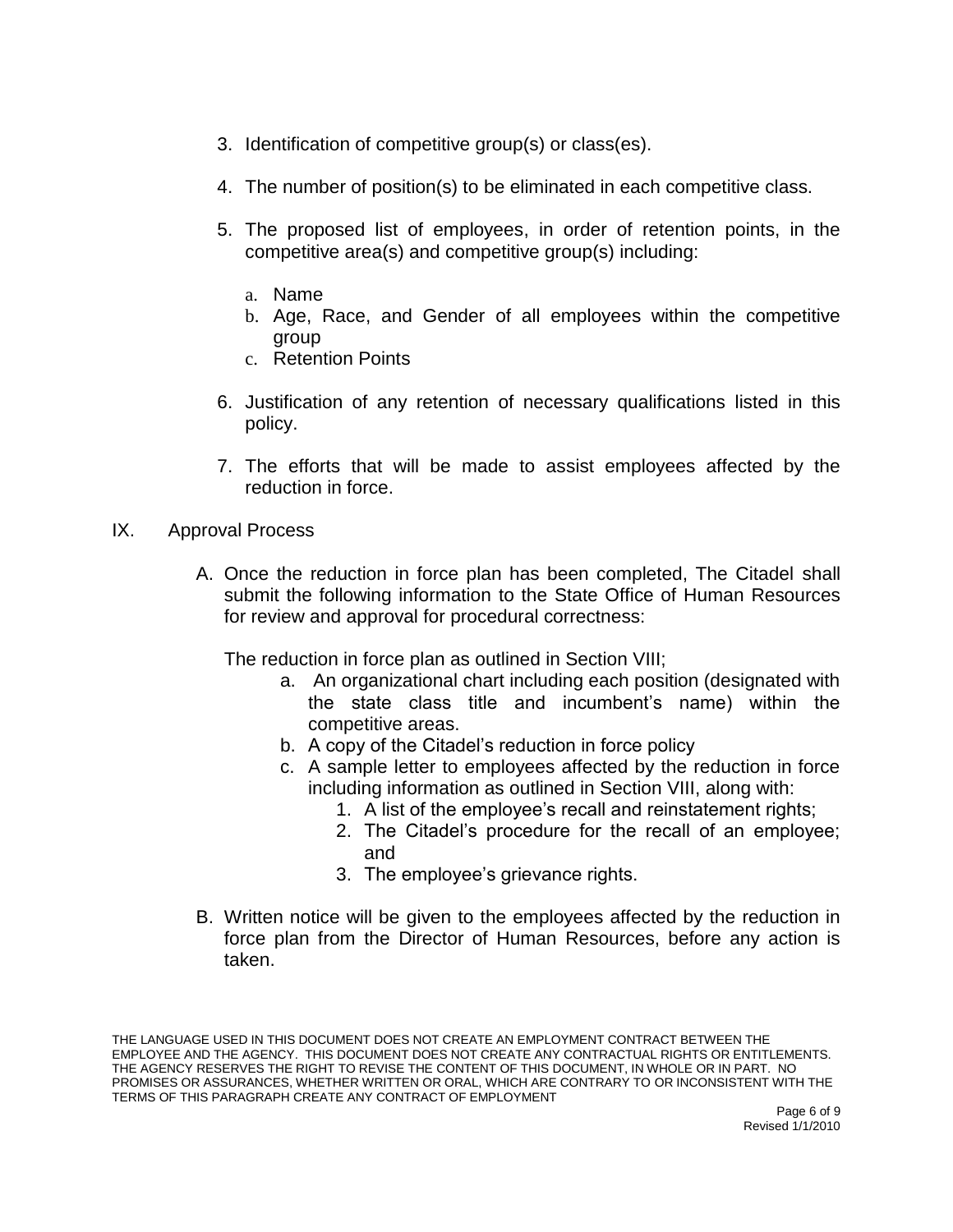- C. A copy of the plan shall be available upon written request for perusal by an employee or former employee who is adversely effected. The order in which names appear on the competitive roster will be made available to the employee; however, no employee may see the retention points.
- X. Implementation of the Reduction in Force
	- A. After a reduction-in-force plan is reviewed and approved for procedural correctness by the Budget of Control Boards Office of Human Resources and before it becomes effective, affected employees will be informed on several matters. A counselor from Human Resources or the employee's supervisor will provide, on an individual or group basis, the following information:
		- 1. The reason for the reduction in force.
		- 2. The competitive area(s) and competitive class(es) in which the employee competed.
		- 3. The benefits to which the employee is entitled and the effects upon State benefits, such as group insurance, retirement, etc.
		- 4. The employee's reinstatement rights (e.g., reinstatement of all sick leave; option of buying back all, some, or none of the annual leave at the rate at which it was paid out).
		- 5. The employee's recall rights to any position, within the competitive area, that becomes available in the same state class title as the position the employee held prior to the reduction in force. Serious efforts will be made to assist the affected employee(s) in finding other work.
		- 6. The manner in which the Citadel will notify the employee of any such vacancies.
		- 7. The requirements of SC Code of Laws Ann. Section 8-11-185, which requires the Citadel to report information about the employees (separated) in a reduction in force to the Office of Human Resources.
- XI. Recall and Reinstatement Rights

THE LANGUAGE USED IN THIS DOCUMENT DOES NOT CREATE AN EMPLOYMENT CONTRACT BETWEEN THE EMPLOYEE AND THE AGENCY. THIS DOCUMENT DOES NOT CREATE ANY CONTRACTUAL RIGHTS OR ENTITLEMENTS. THE AGENCY RESERVES THE RIGHT TO REVISE THE CONTENT OF THIS DOCUMENT, IN WHOLE OR IN PART. NO PROMISES OR ASSURANCES, WHETHER WRITTEN OR ORAL, WHICH ARE CONTRARY TO OR INCONSISTENT WITH THE TERMS OF THIS PARAGRAPH CREATE ANY CONTRACT OF EMPLOYMENT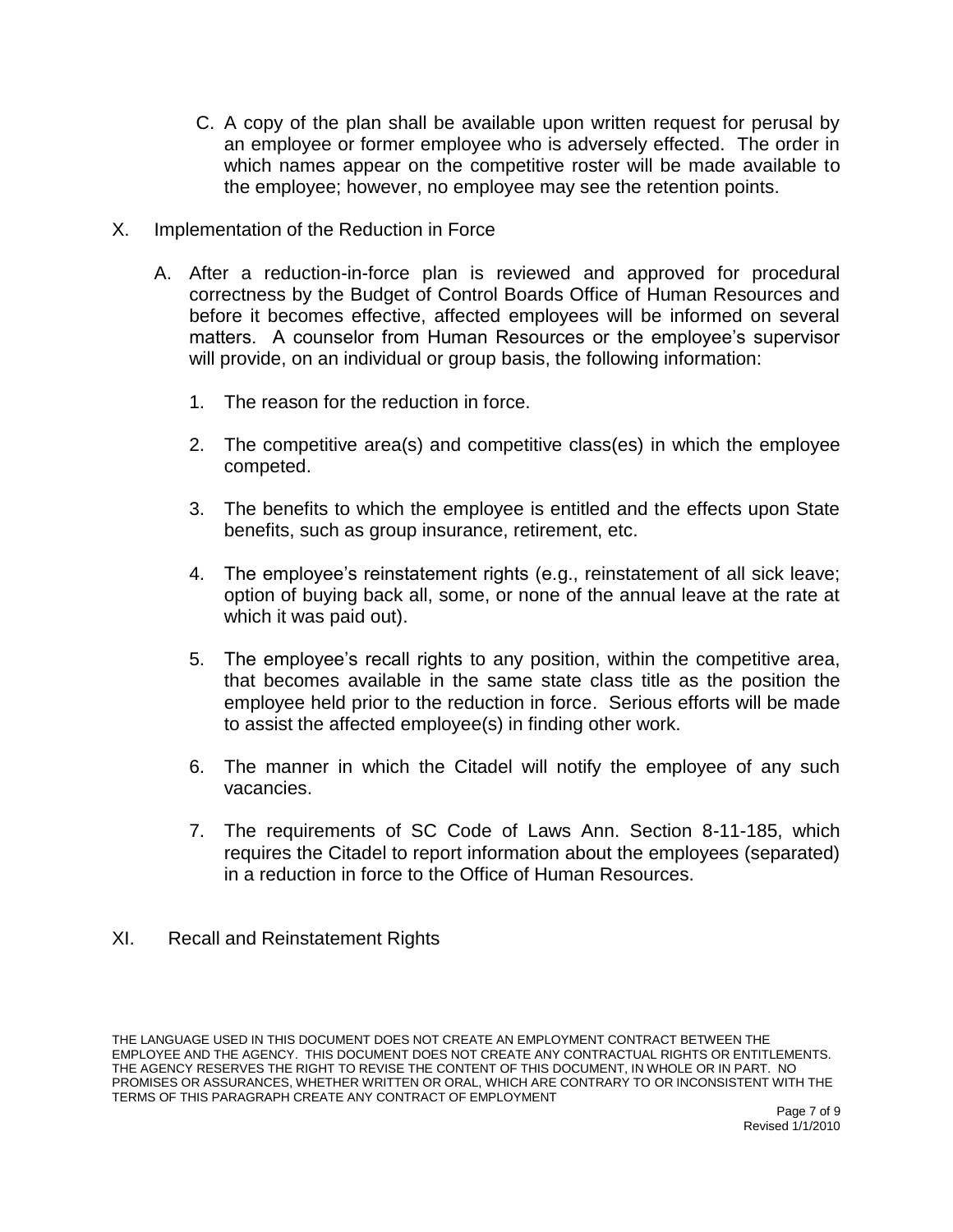An employee affected by a reduction in force has recall and reinstatement rights to a position in state government for one year after the effective date of the reduction in force.

A. Recall Rights

If a vacancy occurs within the competitive area which is in the same State class title as the position the employee held prior to the reduction in force, the Citadel will recall employees in the inverse order of the reduction in force. The Citadel will notify the employee in writing of the job offer and recall rights. If the employee does not accept the job offer within ten days, the employee's recall rights are waived. Should the employee accept the job offer, the Agency will reinstate the employee's accumulated sick leave, and will provide the employee the option of buying back all, some, or none of his annual leave at the rate it was paid out at the time of the separation. Upon returning to employment in an insurance eligible Full-Time Equivalent (FTE) position, the employee will also be offered insurance benefits as a new hire. The recalled employee may purchase retirement service credit under the leave of absence provision in Section 9-1-1140(D) for the period of time that the employee was not employed by state government, at the cost specified in Section 9-1-1140(D). When an employee is recalled, this time will not be considered punitive in the determination of retiree insurance eligibility.

B. Reinstatement Rights

An employee separated by a reduction in force may apply for any State job for which he meets the minimum training and experience requirements. Should the separated employee accept a job offer to a Full-Time Equivalent (FTE) position, the Agency will reinstate the employee's accumulated sick leave, and will provide the employee the option of buying back all, some, or none of his annual leave at the rate it was paid out at the time of the separation. Upon returning to employment in an insurance eligible Full-Time Equivalent (FTE) position, the employee will also be offered insurance benefits as a new hire. The reinstated employee may purchase retirement service credit under the leave of absence provision in Section 9-1-1140(D) for the period of time that the employee was not employed by state government, at the cost specified in Section 9-1-1140(D). When an